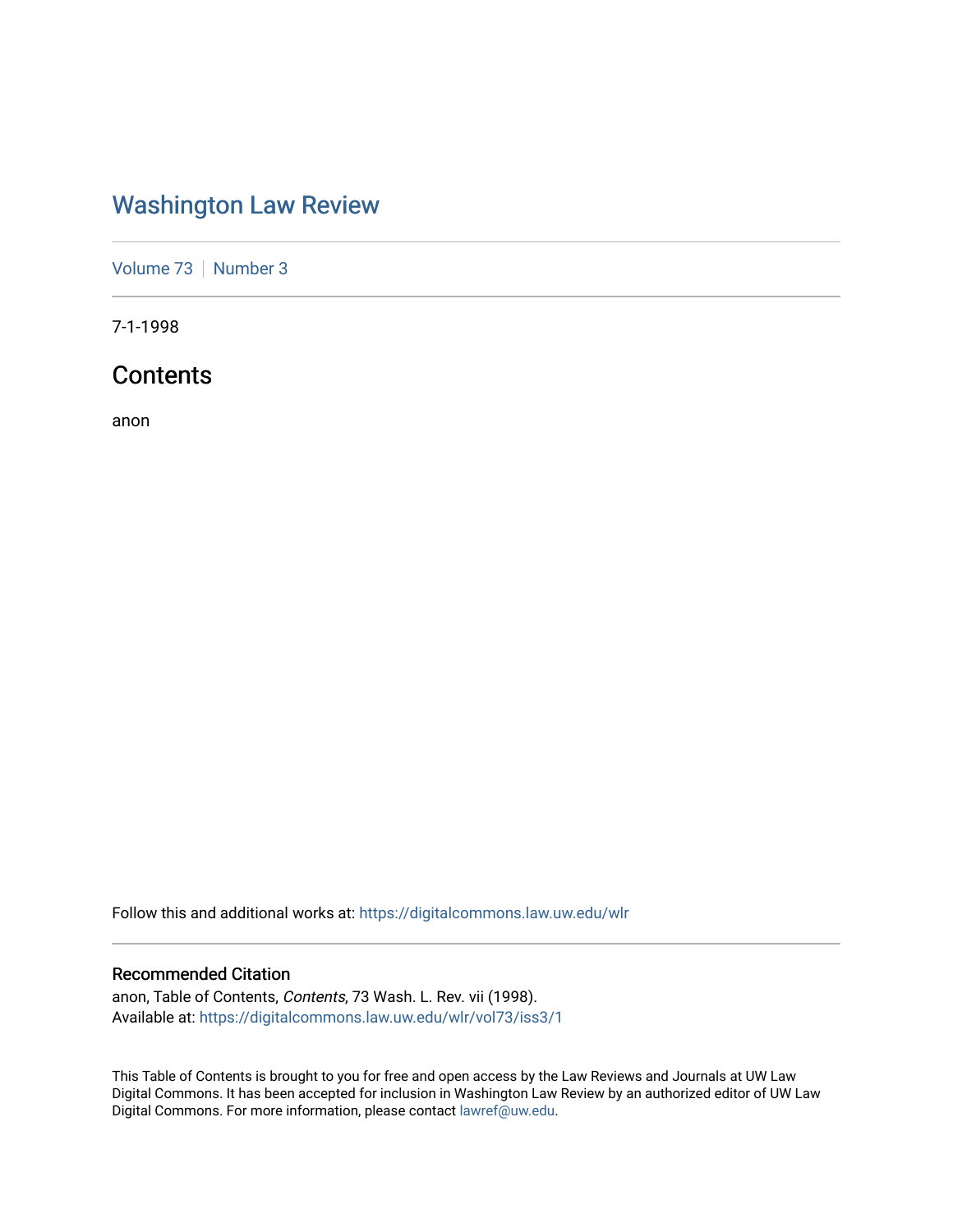# **WASHINGTON LAW REVIEW**

VOLUME 73, NUMBER 3, JULY 1998

Published **by** Students of the University of Washington School of Law

## **CONTENTS**

### ARTICLES

The Reality of Bytes: Regulating Economic Activity'in the Age of the Internet

*Michael A. Geist 521*

Controlled Impairments Under the Americans with Disabilities Act: A Search for the Meaning of Disability

*Erica Worth Harris 575*

The Press: Its Sins and Grace

*Anthony Lewis* 609

The *Drudge* Case: A Look at Issues in Cyberspace Defamation

*Robert M. O'Neil* 623

#### NOTES & COMMENTS

"Validly Adopted Interpretations": Defining the Deference Standard in Aviation Certificate Action Appeals

|  | Denise A. Banaszewski 637 |  |
|--|---------------------------|--|
|--|---------------------------|--|

*Seeley v. State:* The Need for Definitional Balancing in Washington Substantive Due Process Law

*Kristiana L. Farris* 669

A Proposed Conflict of Interest Rule for Attorney-Mediators

*Michelle D. Gaines* 699